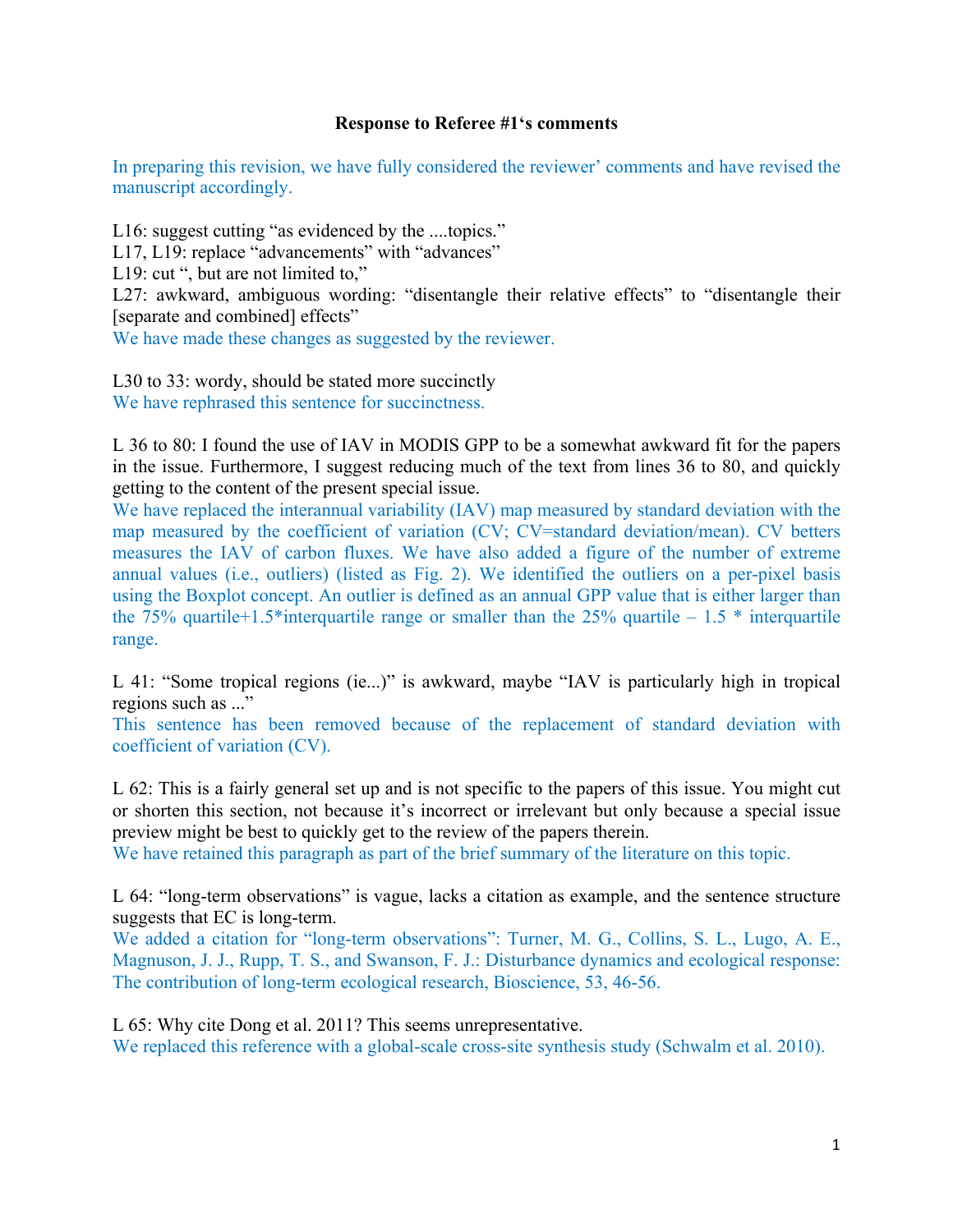L 89: poor sentence structure, maybe "We highlight the findings in this special issue by grouping manuscripts that emphasize ..."

We have rephrased the sentence as suggested.

L92 to 96: This is somewhat awkward, almost seeming to undermine the usefulness of the works that are presented. I'd recommend saving the comment about need for work on interactive effects for the discussion of future research directions. Also, L92-93 seems redundant with L27, and has the same issue raised above regarding "relative effects".

We have removed these two sentences.

L 110: extreme low precipitation is a key facet of drought, not its opposite. Should this be modified to read "extreme [high] precipitation..." ?

Extreme precipitation events typically refer to exceptionally high precipitation events, and therefore we keep the use of "extreme precipitation events".

L 111 to 115: The setup to this paper's highlight seems to suggest that the study focuses on nondrought conditions. Why then does Line 114 note that soil respiration would decrease if soil moisture continued to decrease? The narrative reasoning is incongruous here and should be fixed.

We clarified that this study examined the response of soil respiration to both drought and extreme high precipitation.

L 120: Replace "positive" and "negative" with something clearer. What is a "positive" response of a biome? Is it higher GPP, higher Respiration, higher NEP, higher biodiversity?

We have rephrased the sentence to clarify that extreme precipitation is likely to increase aboveground net primary productivity (ANPP) of xeric biomes and to reduce ANPP of mesic biomes.

L 139 to 143: This statement does not seem to be justified. Winter and spring are not key seasons for metabolic activity in irrigated croplands so the leading statement about smaller effects on the overall annual carbon balance seems to be misleading. We have removed this statement.

L 143 to 144: "Combined..." This comment about the importance of timing and magnitude does not appear to be a synthesis statement, pertaining to only one study of those highlighted in the special issue.

L 145 to 147: "[However], extreme temperature events occurr[ing] in the growing season could substantially alter carbon fluxes, while those events occurr[ing] during ..."

L 145 to 147: This statement seems to correct or more correctly state the one above (L139 to 143).

These two sentences are synthesis statements. We have listed them as a separate paragraph to avoid confusion. "occurred" has been replaced with "occurring".

L 155: Include citation to: Ghimire B, Williams CA, Collatz GJ, Vanderhoof M, Rogan J, Kulakowski D, Masek JG (2015) "Large Carbon Release from Bark Beetle Outbreaks across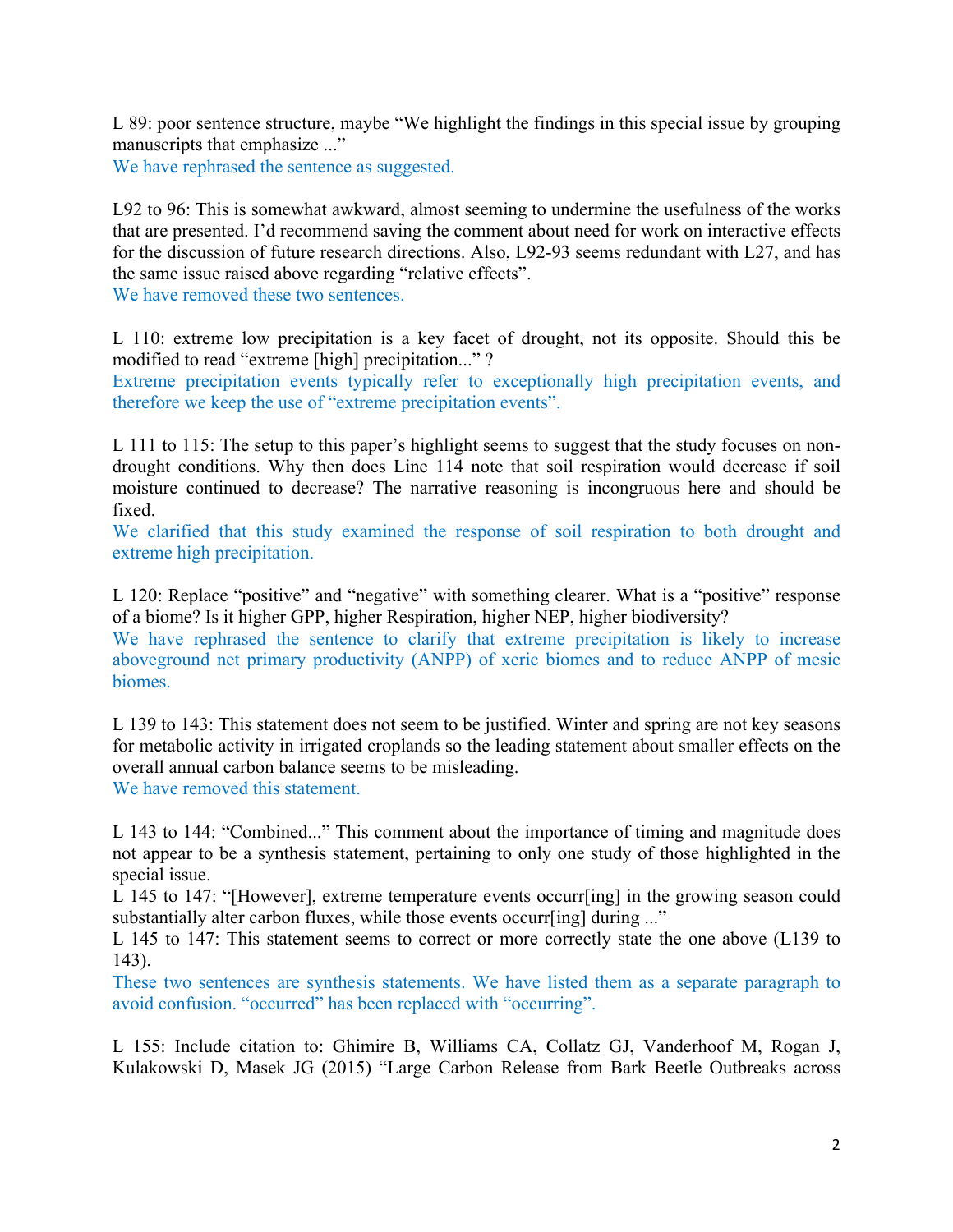Western United States Imposes Climate Feedback", Global Change Biology, doi: 10.11/gcb.12933.

This citation has been added.

L 159 to 160: clarify "benefit of herbivory to undamaged trees" and also, does this include understory non-tree species?

We have rephrased the sentence as follows: This study also indicates that the residual forest and the understory vegetation contributed to carbon uptake and could enable the forest to return to carbon neutrality at a faster rate than clear-cuts.

L 161 to 163: It seems the study highlighted here only looked at MPB and if so, how could it suggest that the impacts of herbivore outbreak depend on the type of herbivore?

This study (Mathys et al. 2013) only examined MPB. This study along with previous studies indicated that impacts of herbivore outbreak depend on the type of herbivore and the intensity of disturbance. We have made this clear in the revision.

L 166: It seems redundant to include NEP and "carbon exchange between the land and the atmosphere" given that NEP typically includes CO2 and that non CO2 carboncontaining molecules are rarely emphasized and do not seem to have been emphasized in the studies included in this special issue.

We have deleted "carbon exchange between the land and the atmosphere" to remove redundancy.

L 166: It might make sense to clarify what is meant by "subsequent changes in NEP" by noting the relevant processes such as respiration of disturbance-killed biomass, and any changes to net primary productivity.

We have clarified that the changes in NEP are due to changes in GPP and ecosystem respiration of the remaining live stand and the heterotrophic respiration of the damaged biomass.

L 173 to 174: Check the units on your trend, which should be Tg C yr-1 yr-1... 8 to 18 Tg C yr-1 is pretty big. Should this be over an interval of time?

The units are correct. This is a global-scale study. The rate of decreasing net carbon balance before the 1970s of the 20<sup>th</sup> century was estimated to be 8 Tg C yr<sup>-1</sup>, and the increasing rate was 18 Tg C yr<sup>-1</sup> during the remainder of the  $20<sup>th</sup>$  century.

L 207: The geographic domain of the Zhou et al. study should be reported. Was it global? Was it in North America or Europe? The Amazon? The quantitative figures reported must be region specific.

This is a global-scale synthesis study. However, the sites are mainly distributed in North America and Europe. We have described this in the revision.

L 220 to 223: this statement is very general and does not offer much in the way of findings. We have rephrased the statement.

L 222: "vulnerable" seems to be an odd term. All forests would be vulnerable only some are targeted because of economic value and modes of production.